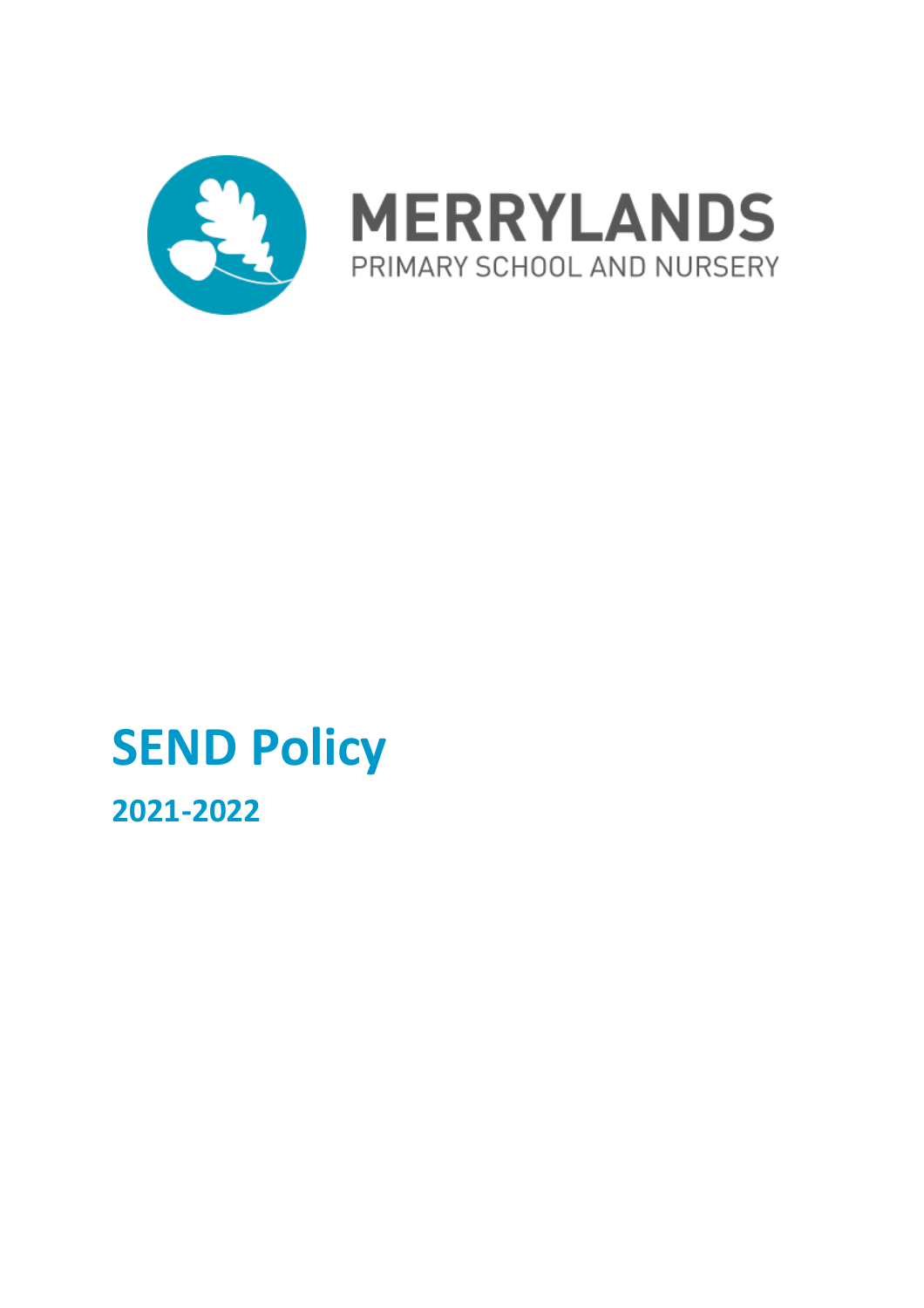# **Aims**

The SEND Policy and Information Report aims to:

- set out how the school will support and make provision for pupils with special educational needs and disabilities (SEND)
- explain the roles and responsibilities of everyone involved in providing for pupils with SEND
- set out our vision and values with regards to children with SEND which is that all children regardless of need, can thrive, make a valuable contribution to school and make progress given the right support and good teaching

At Merrylands Primary School we ensure that ours is a safe and happy school where everyone:

- is valued and has high expectations of themselves and each other
- has access to a motivating and inspiring curriculum, focusing on key skills and knowledge which enable all children to achieve their full potential and make a valuable contribution to society
- has the opportunity to overcome potential barriers to learning and assessment

# **Legislation and guidance**

This policy and information report is based on the statutory [Special Educational Needs and Disability](https://www.gov.uk/government/uploads/system/uploads/attachment_data/file/398815/SEND_Code_of_Practice_January_2015.pdf)  [\(SEND\) Code of Practice](https://www.gov.uk/government/uploads/system/uploads/attachment_data/file/398815/SEND_Code_of_Practice_January_2015.pdf) and the following legislation

- [Part 3 of the Children and Families Act 2014](http://www.legislation.gov.uk/ukpga/2014/6/part/3), which sets out schools' responsibilities for pupils with SEN and disabilities
- [The Special Educational Needs and Disability Regulations 2014](http://www.legislation.gov.uk/uksi/2014/1530/contents/made), which set out schools' responsibilities for education, health and care (EHC) plans, SEN co-ordinators (SENCOs) and the SEN information report

# **Definitions**

A pupil has SEND if they have a learning difficulty or disability which calls for special educational provision to be made for them. They have a learning difficulty or disability if they have:

- a significantly greater difficulty in learning than most others of the same age
- a disability which prevents or hinders them from making use of facilities of a kind generally provided for others of the same age in mainstream schools

Special educational provision is an educational or training provision that is additional to, or different from, that made generally for other children or young people of the same age by mainstream schools.

## **Roles and Responsibilities**

## **SENCO**

The SENCO will:

- work with the Headteacher, Inclusion Manager and SEND governor to determine the strategic development of the SEND policy and provision in the school
- have day-to-day responsibility for the operation of this SEND Policy and the co-ordination of specific provision made to support individual pupils with SEND, including those who have EHC Plans
- provide professional guidance to colleagues and work with staff, parents, and other agencies to ensure that pupils with SEND receive appropriate support and high-quality teaching
- advise on the graduated approach to providing SEND support
- advise on the deployment of the school's delegated budget and other resources to meet pupils' needs effectively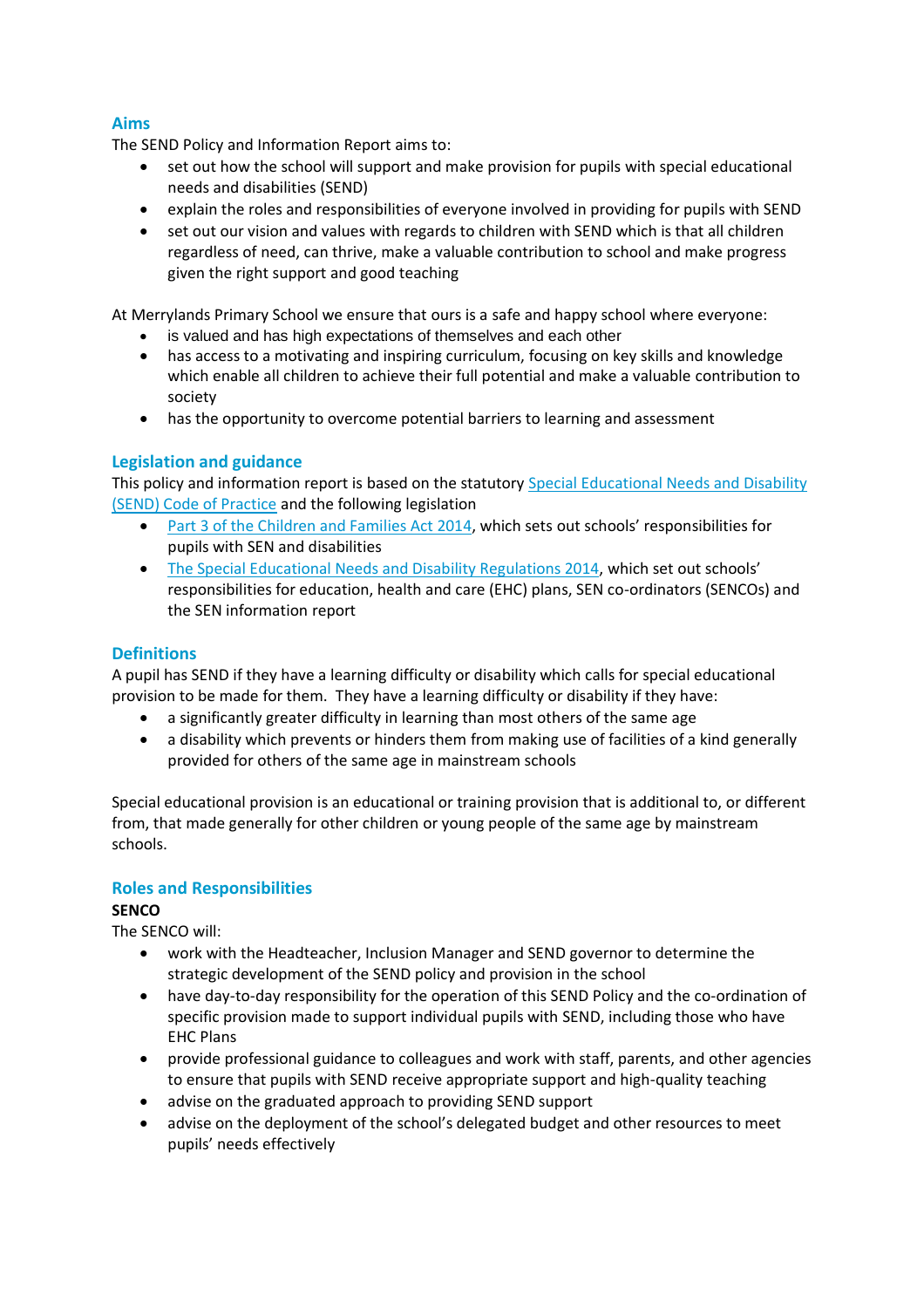- be the point of contact for external agencies, especially the local authority and its support services
- liaise with potential next providers of education to ensure pupils and their parents are informed about options and a smooth transition is planned
- work with the Headteacher and governing board to ensure that the school meets its responsibilities under the Equality Act 2010 about reasonable adjustments and access arrangements
- ensure the school keeps the records of all pupils with SEND up-to-date

## **SEND Governor**

The SEND Governor will:

- help to raise awareness of SEND issues at governing board meetings
- monitor the quality and effectiveness of SEN and disability provision within the school and update the governing board on this
- work with the Headteacher and SENCO to determine the strategic development of the SEND Policy and provision in the school

## **Headteacher**

The Headteacher and Inclusion Manager will:

- work with the SENCO and SEND governor to determine the strategic development of the SEND Policy and provision in the school
- have overall responsibility for the provision and progress of learners with SEN and/or a disability

# **Class teachers**

Each class teacher is responsible for:

- the progress and development of every pupil in their class
- working closely with any Learning Support Assistant (LSA) or specialist staff to plan and assess the impact of support and interventions and how they can be linked to classroom teaching
- working with the SENCO to review each pupil's progress and development and decide on any changes to provision
- ensuring they follow this SEND Policy

# **Support, Intervention and Provision**

At Merrylands Primary School, the first step to supporting all children with potential areas of additional need is through high quality teaching (HQT). Inclusive HQT ensures that planning and implementation meets the needs of all pupils and builds in high expectations for all pupils including those with SEND. HQT is the day-to-day interactions that take place in the classroom and the different pedagogical approaches used to engage, motivate, and challenge learners. Using HQT, assessment and feedback, teachers can identify individuals who they believe require further support.

## **Assess, Plan, Do, Review**

If the class teacher identifies an area of need, in-class interventions will be set up to the pupil, and the teacher will complete a *Class Support Plan*; an in-school document planning and reviewing the intervention in place.

When it is felt that a pupil needs further actions in addition to, or different from those already being provided, the following steps will be taken: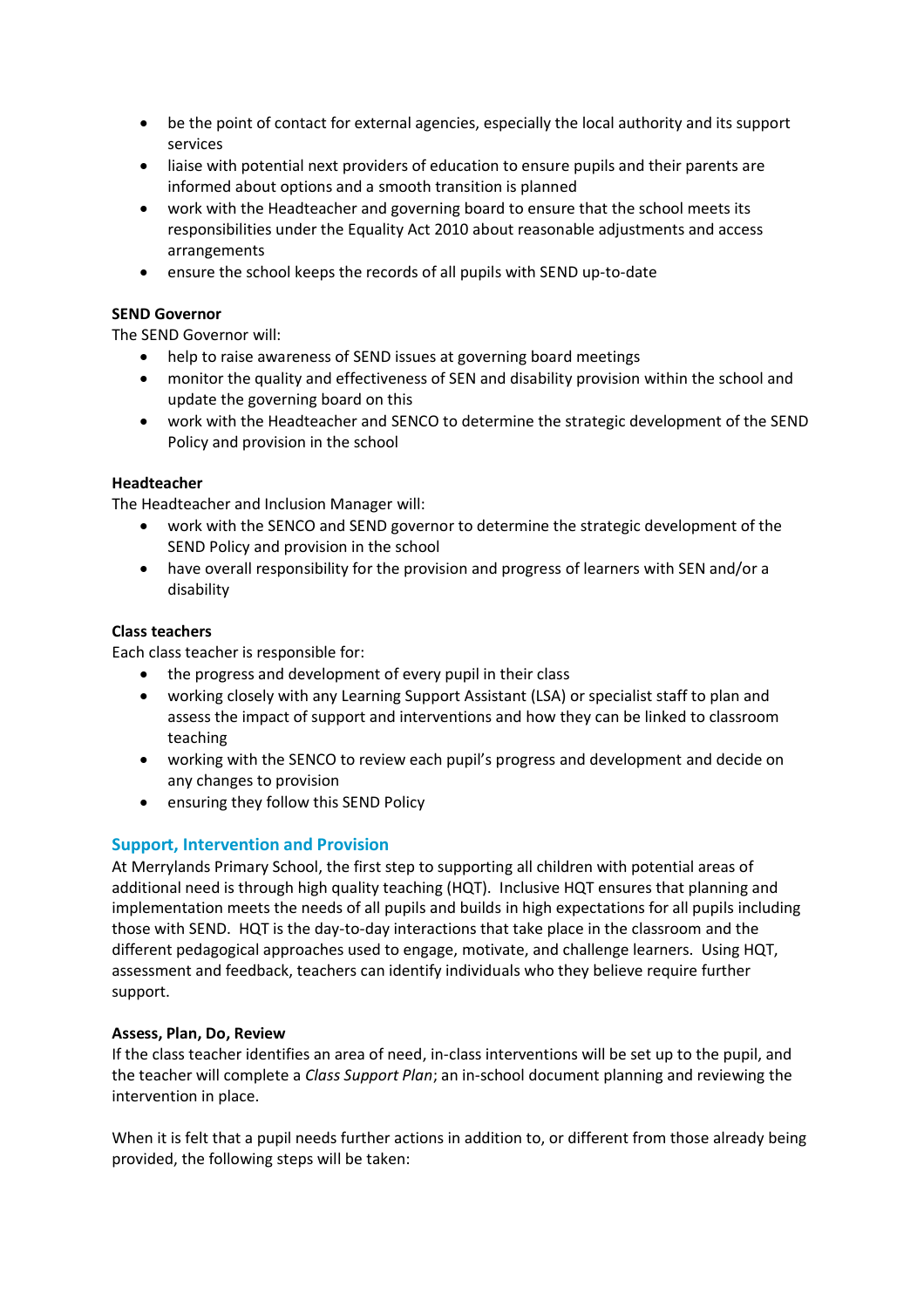- the parent/carer of the pupil will be informed and will be consulted with by a member of staff to gain any additional information
- the pupil's views will be sought
- where necessary, or when requested by parents/carer, contact will be made with outside agencies. A request by the school, for additional advice from external agencies may be made, this will be in consultation with teaching staff, parents, and pupil. This may include specialist assessment arrangements or the involvement of an educational psychologist.
- a One Plan will be created focusing on achievable targets to support the pupil and additional support and intervention that will be put in place. These targets will be shared with pupil and parents/carer.

All areas of support for our pupils follow the 'assess, plan, do, review' model; all support is based on assessment of a pupil's needs, a plan to address this, actioning targets and a review of the success of this approach.

Parents/carers and the pupil will be invited to take part in the review process of a pupil's One Plan and will be involved in setting subsequent targets. These targets will reflect a graduated response and strategies required to meet the identified needs.

At any point in a pupil's education, it may be agreed that they are no longer requiring any one of these supports.

# **Education, Health and Care Plan (EHCP)**

If a child has received a diagnosis of a special educational need or disability and further provision, to the above steps, are required, then the SENCO or Inclusion Lead, can take a leading role to provide the information required for a Statutory Assessment for an EHCP.

Where it is agreed to proceed, following a Statutory Assessment, the Local Authority (LA) will take the lead in determining the provision that must be made to meet the pupil's special educational needs.

Once completed and shared with appropriate bodies, the SENCO will ensure the recommendations are implemented.

Progress will be formally reviewed by holding an Annual Review meeting involving the school and other appropriate parties.

## **Inclusion**

At Merrylands Primary School, we are committed to an inclusive practice. Our policy, as set out in this document, will enable pupils with SEND to be supported in overcoming barriers to learning. Regardless of each individual's need, all pupils are given full access to the full range of activities our school has to offer. This is achieved by careful consideration of the needs of each pupil, and by either modifying activities, or providing support that will help the pupil to participate in them.

## **SEN Information Report**

We will publish an annual report on SEND on our website, containing information required by the Special Educational Needs (information) Regulations 2015.

## **Monitoring arrangements**

This Policy and Information Report will be reviewed annually and will be updated if any change to the information is made during the year. The Policy will be approved by the governing board.